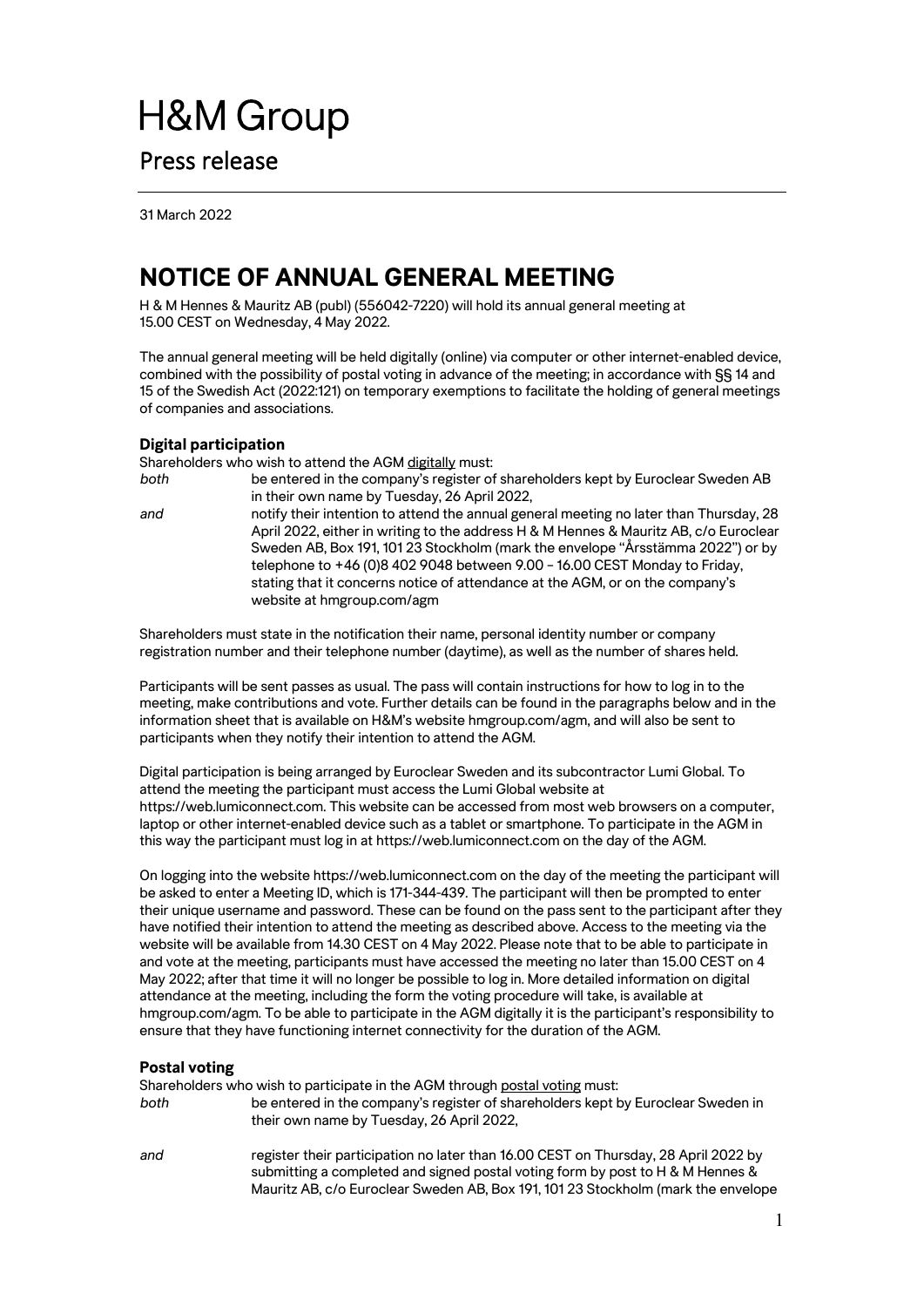"Årsstämma 2022") or by email to GeneralMeetingService@euroclear.com, so that the postal vote is received by Euroclear Sweden AB by the time stated. Shareholders may also cast their postal votes electronically, using BankID verification, on Euroclear Sweden AB's website https://anmalan.vpc.se/EuroclearProxy/. Such electronic votes must be cast by at latest 16.00 CEST on 28 April 2022.

A special form is to be used for postal voting. The form is available on the company's website at hmgroup.com/agm. Shareholders that are participating only through postal voting are not required to register for the meeting separately.

A power of attorney must be enclosed with the form if the shareholder is postal voting via a proxy. A power of attorney form will be provided by the company on request and is also available on the company's website at hmgroup.com/agm. If the shareholder is a legal entity, the form must also be accompanied by a registration certificate or other authorisation document indicating the authorised signatory.

Shareholders must not add any special instructions or conditions to their postal votes. If they do, the postal votes (i.e. the postal voting in its entirety) will be invalid. Further instructions and conditions can be found in the postal voting form and at https://anmalan.vpc.se/euroclearproxy.

#### **Nominee-registered shares**

Shareholders whose shares are registered in the name of a nominee must have their shares reregistered in their own name in order to be entitled to participate in the AGM. Such registration may be temporary (known as voting right registration). Voting right registration that has been completed by 28 April 2022 will be taken into account when preparing the register of shareholders.

#### **Proxies**

As usual, it will be possible to be represented at the meeting by a proxy. A power of attorney form is available on the website at hmgroup.com/agm.

Digital attendance: If a complete power of attorney form has been received by the company in good time before the passes are sent out, the pass containing your unique username and password will be sent to the proxy. If a complete power of attorney form is not received in good time before the passes are sent out, the pass will be sent to the shareholder.

#### **Information at the AGM**

H&M is aware that many shareholders would like to ask questions about the company, and H&M welcomes such questions and encourages those who wish to raise general questions about the company to contact H&M; see contact details below.

Shareholders are entitled to certain information at the AGM. The board of directors and the CEO shall, if any shareholder so requests and the board of directors believes that it can be done without material harm to the company, provide information on circumstances that may affect the assessment of an item on the agenda, on circumstances that may affect the assessment of the financial situation of the company or its subsidiaries, and on the company's relations with another company within the group.

Anyone wishing to submit questions in advance may do so as follows:

by post: H & M Hennes & Mauritz AB Att: Årsstämman 106 38 Stockholm

or

by email: Hm4may@hm.com

H&M has made careful preparations to enable participation and voting online. However, it cannot be ruled out that some technical problem will result in this function failing. It is therefore important to note that anyone wishing to be completely sure of being able to vote should choose to submit a postal vote.

#### **Privacy policy for processing of personal data in conjunction with general meeting**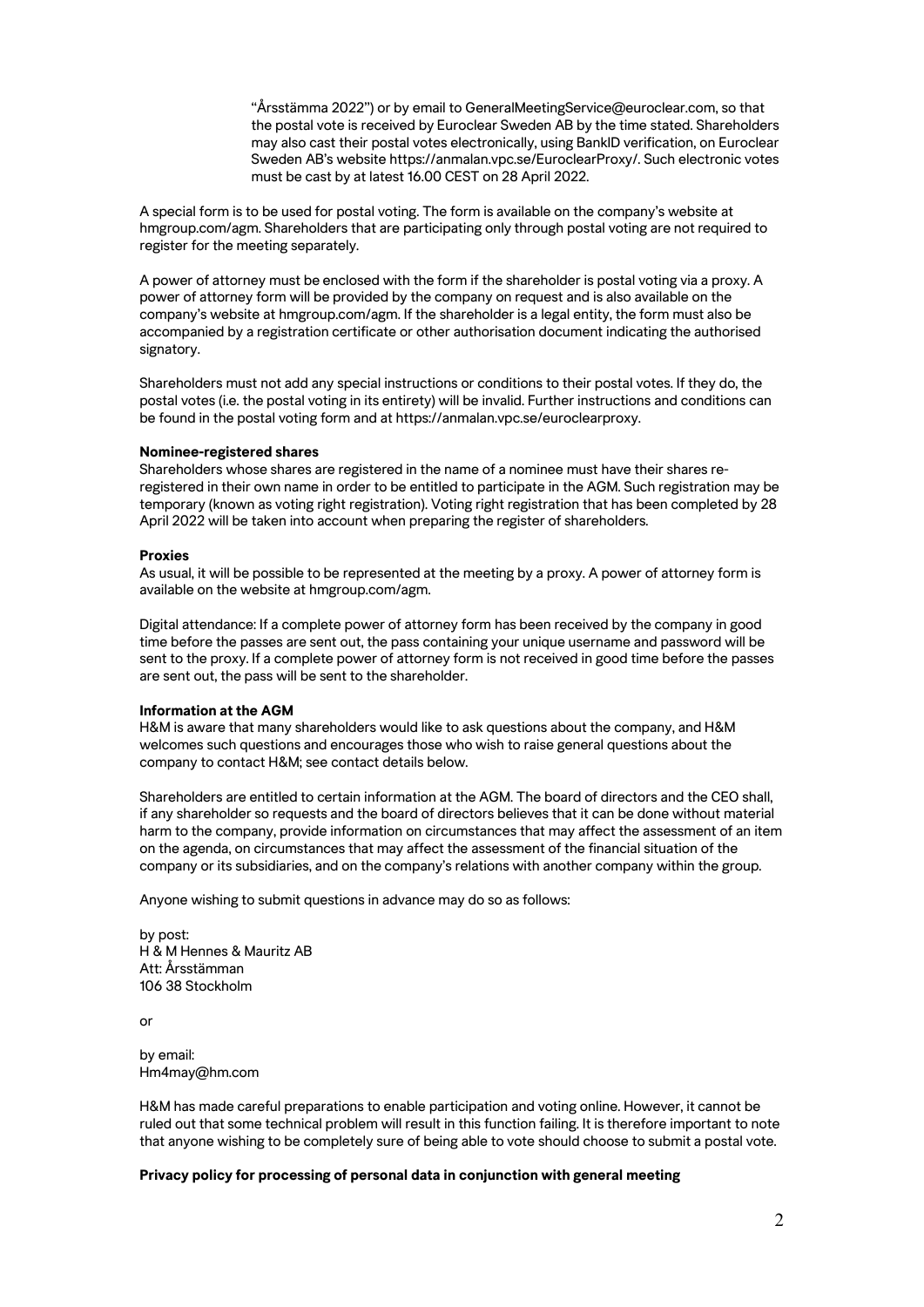For information on how your personal data is processed, see: https://www.euroclear.com/dam/ESw/Legal/Privacy-notice-bolagsstammor-engelska.pdf

# **PROPOSED AGENDA**

- 1. Opening of the AGM.
- 2. Election of a chair for the AGM.
- 3. Election of people to check the minutes.
- 4. Establishment and approval of voting list.
- 5. Approval of the agenda.
- 6. Examination of whether the meeting was duly convened.
- 7. Presentation of the annual and sustainability report and the auditor's report, as well as the consolidated accounts and consolidated auditor's report, and auditor's statement on whether the guidelines for remuneration of senior executives applicable since the last AGM have been followed.
- 8. Comments by auditor, chair of the board and CEO, and questions from shareholders to the company's board and management.
- 9. Resolutions
	- a. Adoption of the income statement and balance sheet as well as the consolidated income statement and consolidated balance sheet.
- b. Distribution of the company's earnings in accordance with the adopted balance sheet.
- c. Discharge of the members of the board and the CEO from liability to the company.
- 10. Establishment of the number of board members and auditors.
- 11. Establishment of fees to the board and auditors.
- 12. Election of board members and chair of the board.
	- The nomination committee proposes:
		- 12.1. Stina Bergfors
		- 12.2. Anders Dahlvig
		- 12.3. Danica Kragic Jensfelt
		- 12.4. Lena Patriksson Keller
		- 12.5. Karl-Johan Persson
		- 12.6. Christian Sievert
		- 12.7. Erica Wiking Häger
		- 12.8. Niklas Zennström
		- 12.9. Chair of the board: Karl-Johan Persson
- 13. Election of auditor.
- 14. Resolution on composition of and instructions for the nomination committee.
- 15. Approval of the board's remuneration report.
- 16. Resolution authorising the board to make decisions concerning purchase of own shares
- 17. Resolution on amendment of the articles of association.

18. Proposal by shareholder Per Hägglund to replace fossil materials with renewable forest resources. 19. Proposal by shareholder Fair Action calling for action by the board in respect of workers in H&M's

supply chain.

20. Proposal by shareholder Fondazione Finanza Etica on reporting of sustainably sourced and organically produced cotton etc. respectively.

21. Proposal by shareholder Fondazione Finanza Etica on reporting how H&M prevents indirect purchasing of goods and use of forced labour etc.

22. Closing of the AGM.

# **Nomination committee**

The current nomination committee comprises Karl-Johan Persson, chair of the board; Stefan Persson (Ramsbury Invest), chair of the nomination committee; Lottie Tham; Jan Andersson (Swedbank Robur fonder); and Erik Durhan (Nordea fonder).

# **Resolutions proposed by the nomination committee**

**Item 2** – Proposed by the nomination committee: the lawyer Sven Unger is proposed as chair of the AGM.

**Item 3** – The nomination committee proposes that Jan Andersson (Swedbank Robur fonder) and Erik Durhan (Nordea fonder) check the minutes of the meeting.

**Item 10** – The nomination committee proposes eight board members with no deputies. The nomination committee proposes that one auditor be elected.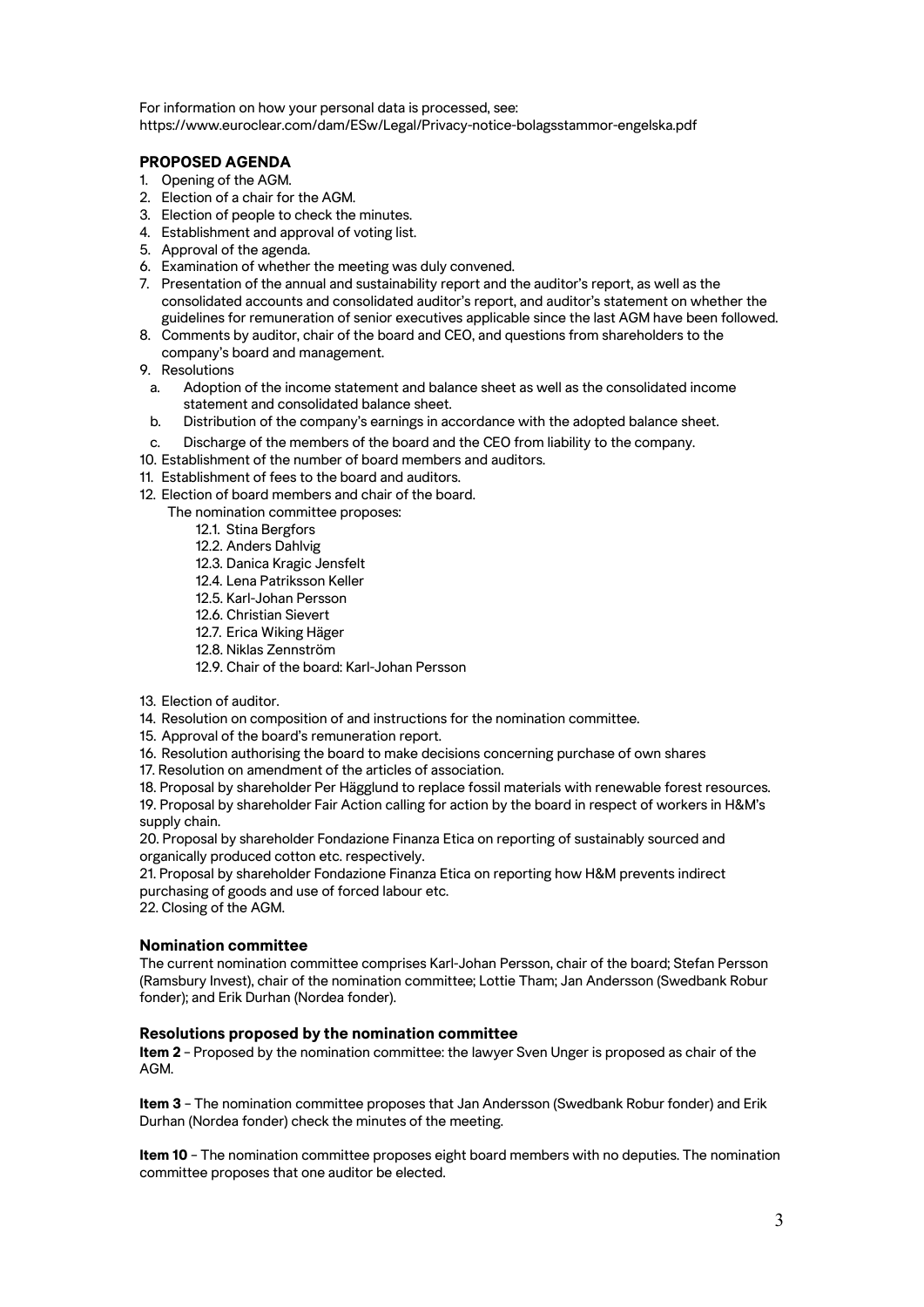**Item 11** – The nomination committee proposes that the board fees for each member elected by the general meeting are distributed as follows: chair of the board SEK 1,800,000; members SEK 775,000. It is proposed that the fees for work in the auditing committee are SEK 280,000 for the chair and SEK 200,000 for each of the other members.

If the meeting approves the nomination committee's proposal for the composition of the board, and if the number of members of the auditing committee remains as previously, the total fees will be SEK 7,905,000 compared with the previous year's fees of SEK 6,825,000. Among other things, the increase is to be seen in light of the fact that the fees have been unchanged since 2019.

It is proposed that the auditor's fees be paid based on approved invoices.

**Item 12** – The nomination committee proposes the following board of directors: Re-election of current board members: Stina Bergfors, Anders Dahlvig, Danica Kragic Jensfelt, Lena Patriksson Keller, Karl-Johan Persson, Christian Sievert, Erica Wiking Häger, Niklas Zennström.

Chair of the board: re-election of Karl-Johan Persson.

**Item 13** – The nomination committee proposes, in accordance with the recommendation by the auditing committee, that registered accounting firm Deloitte AB be elected as auditor of the company until the conclusion of the 2023 annual general meeting. Deloitte AB has notified that if the AGM approves the proposal, authorised public accountant Didrik Roos will be the auditor-in-charge.

# **Item 14 Proposed resolution on composition of and instructions for the nomination committee:**

The nomination committee proposes that the 2022 annual general meeting of shareholders in H&M passes the following resolution, to be effective until a general meeting of shareholders resolves otherwise.

# **A. COMPOSITION OF NOMINATION COMMITTEE**

1. The nomination committee is to consist of the chair of the board and four other members. The four other members are to be appointed as follows: each of the four largest shareholders measured by voting power, according to the register of shareholders kept by Euroclear Sweden AB as at the last banking day in August each year, appoints a member. Determination of which are the four largest owners measured by voting power is to be based on shareholder statistics that are sorted by voting rights (in ownership groups) and include the 25 largest registered shareholders in Sweden, i.e. shareholders holding an account with Euroclear Sweden AB in their own name or shareholders holding a custody account with a manager that has given the name of the shareholder to Euroclear Sweden AB. 2. Unless the members of the nomination committee agree otherwise, the chair of the nomination committee is to be the member appointed by the largest owner measured by voting power. The chair of the committee will have the casting vote in the event that the votes are equal.

3. If any of the four largest shareholders measured by voting power declines to take part in the nomination committee, or can otherwise be assumed to have declined such a right, the next largest shareholder (measured by voting power) is to be given opportunity to appoint a member. 4. If a shareholder that nominated a member of the nomination committee notifies the nomination

committee that this shareholder wishes the person it appointed to no longer be a member of the nomination committee (e.g. because the person concerned is no longer employed), the person concerned will no longer be a member of the nomination committee.

5. If a shareholder has appointed a member of the nomination committee but at a time no less than four months before the annual general meeting is no longer one of the four largest shareholders measured by voting power, the nomination committee can decide that the member appointed by this shareholder will no longer be a member of the nomination committee.

6. If a member leaves the nomination committee before its work is completed, a replacement is to be appointed if the nomination committee considers this appropriate (taking into consideration, for example, how much of the nomination committee's work remains to be done). Such replacement member is to be appointed by the same shareholder as appointed the departing member or, if this shareholder is no longer one of the four largest shareholders measured by voting power, by the next largest shareholder.

7. H&M is to provide information on the company's website concerning the composition of the nomination committee at least six months before each annual general meeting. The company is also to provide information there concerning changes in the composition of the nomination committee.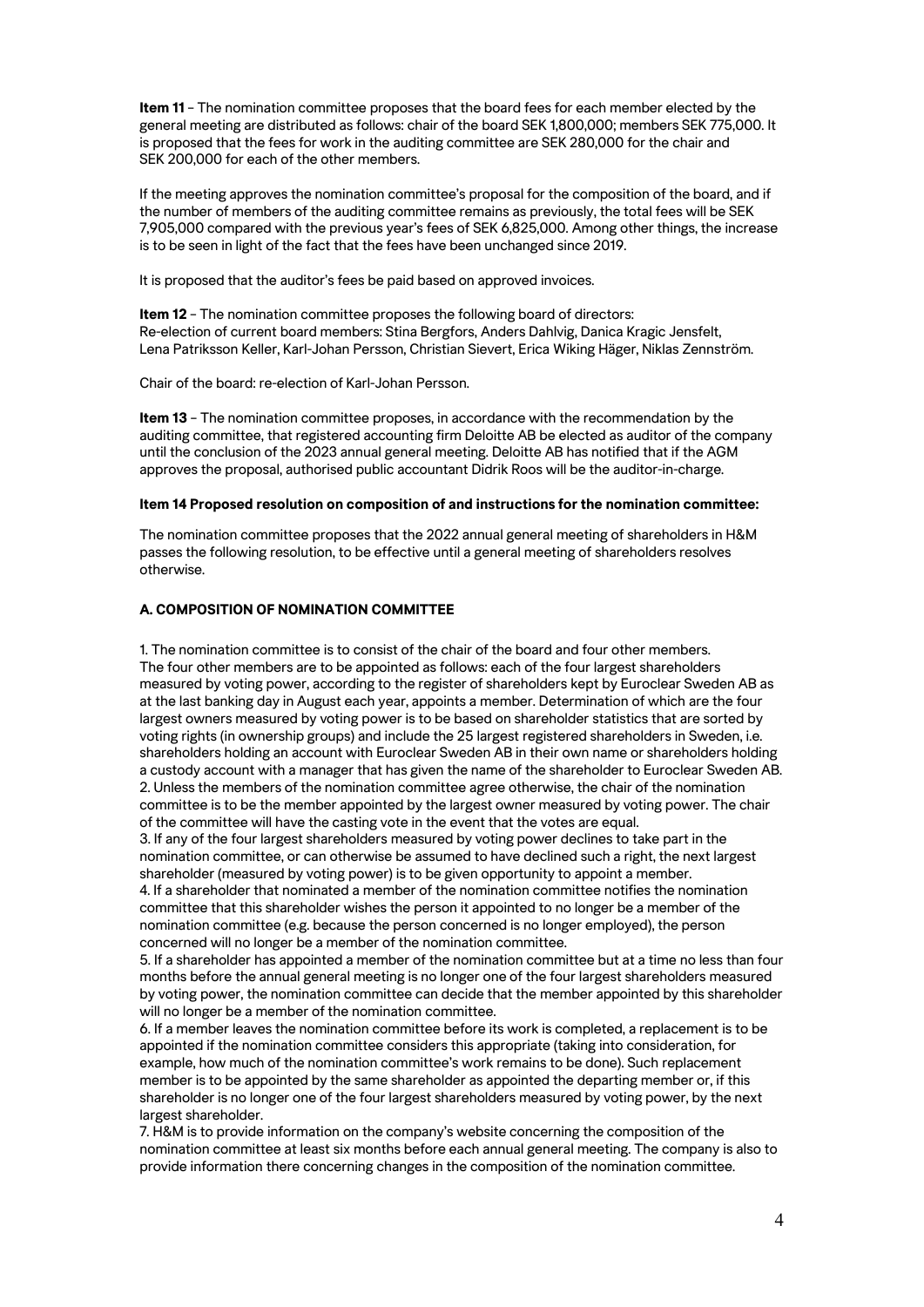8. The terms owner and shareholder in expressions such as "the four largest owners measured by voting power" or "the next largest shareholder" refers to shareholders as recorded in the shareholder statistics stated in 1 above.

# **B. INSTRUCTIONS FOR THE NOMINATION COMMITTEE**

1. As soon as possible after the last banking day in August each year, the chair of the board is to convene the nomination committee's first meeting and, as part of the nomination committee's work, is also to report to the nomination committee the circumstances relating to the board's work and need for special expertise etc. that may be of significance for the nomination committee's work. 2. No fees are to be paid to the members of the nomination committee. The nomination committee

may charge to the company any reasonable costs for travel and investigations.

3. The nomination committee is to submit proposals to each annual general meeting for the following: a) election of a chair for the meeting;

b) resolution on the number of board members;

c) resolution on board fees for the chair of the board and for each of the other members of the board (including work in board committees);

d) election of board members;

e) election of chair of the board;

f) resolution on the number of auditors;

g) resolution on fees to the auditor(s);

h) election of auditor(s).

4. All information that the members of the nomination committee receive within the context of their position on the committee or otherwise receive from the company is to be kept strictly confidential and must not be disclosed to third parties until the information has been made public. The nomination committee's proposals, reports and statements are to be communicated to the company in reasonable time to ensure compliance with the Swedish Corporate Governance Code.

# **Resolutions proposed by the board**

# **DIVIDEND, item 9 b**

The board proposes that the 2022 annual general meeting resolve to distribute a dividend to the shareholders of SEK 6.50 per share. The board proposes that the dividend is paid in two instalments during the year, one in May and one in November. The proposed record date for the first dividend payment of SEK 3.25 per share is 6 May 2022. If the resolution is passed by the annual general meeting, the first dividend payment is expected to be made by Euroclear Sweden AB on 11 May 2022. The proposed record date for the second dividend payment of SEK 3.25 per share is 11 November 2022. If the resolution is passed by the annual general meeting, the second dividend payment is expected to be made by Euroclear Sweden AB on 16 November 2022.

#### **APPROVAL OF THE BOARD'S REMUNERATION REPORT, item 15**

The board proposes that the annual general meeting approve the board's remuneration report.

# **RESOLUTION AUTHORISING THE BOARD TO MAKE DECISIONS CONCERNING PURCHASE OF OWN SHARES, item 16**

The board proposes that the annual general meeting resolves to authorise the board of directors to decide on purchases of the company's own Series B shares as follows:

The board is authorised to make purchases of the company's Series B shares on as many occasions as it deems appropriate in the period up to the 2023 annual general meeting for a total amount not exceeding SEK 3 billion; the number of shares purchased must at no time result in the company's holding exceeding 10 percent of all the shares in the company. The purchases are to be made on Nasdaq Stockholm at a price per share within the price interval applicable at the time of acquisition. The purpose of the authorisation is to enable the board to adjust the company's capital structure during the period up to the next annual general meeting, after which the board intends to propose to the 2023 annual general meeting that it resolve to cancel the shares repurchased by the company. In addition, the board intends to also propose to the same annual general meeting a resolution concerning an equivalent bonus issue to restore the decreased share capital.

# **RESOLUTION ON AMENDMENT OF THE ARTICLES OF ASSOCIATION, item 17**

The board of directors proposes the following amendment to the articles of association.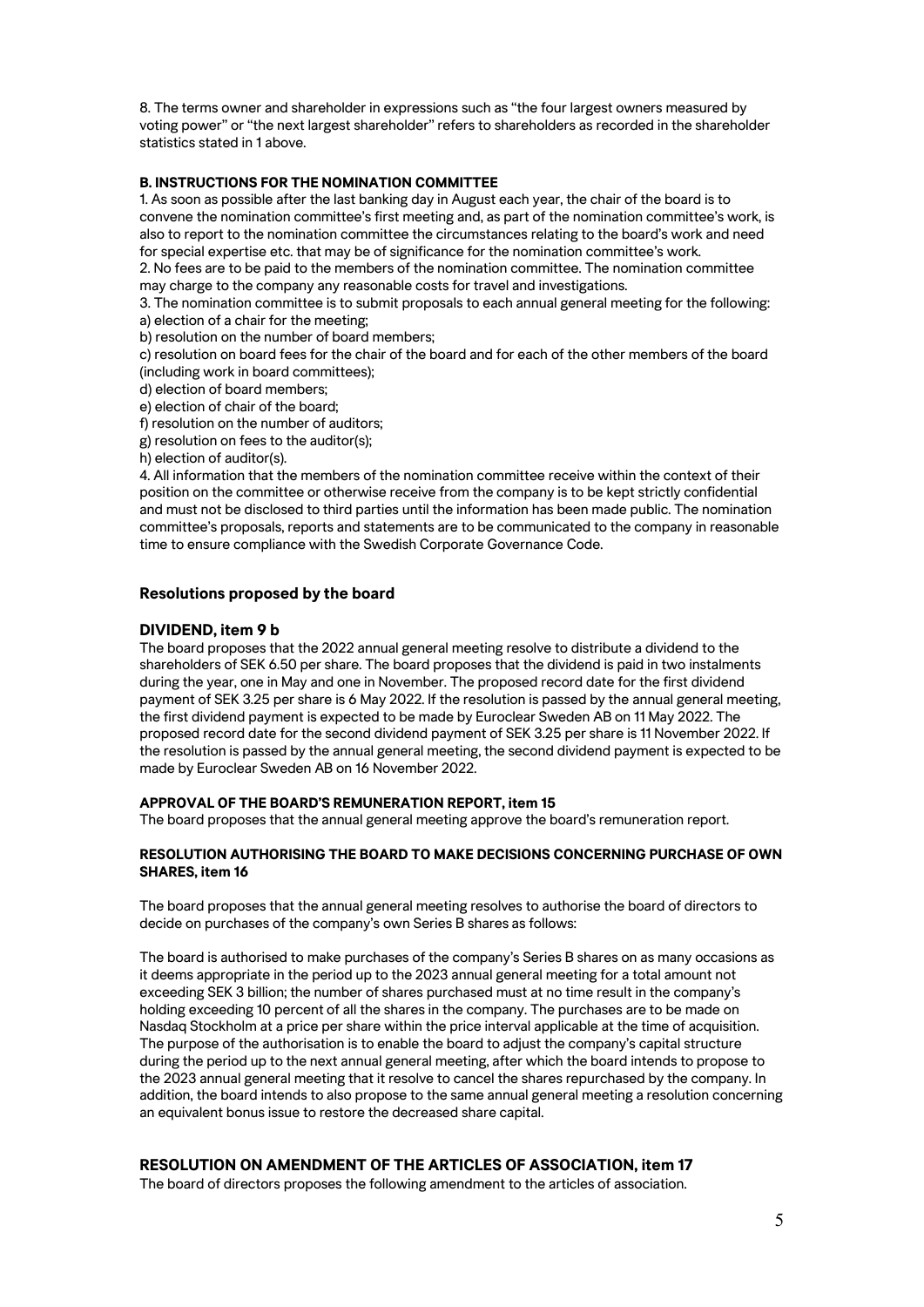The board proposes that a new third paragraph, with the wording below, is introduced into § 13 of the articles of association:

A person who is not a shareholder in the company has the right to attend or otherwise follow the proceedings at a general meeting on the terms determined by the board of directors.

## **Other proposed resolutions etc.**

#### **Item 18**

Shareholder Per Hägglund proposes that the annual general meeting resolve that the company will cofinance a pilot plant to produce textiles made from forest resources and recycled materials.

## **Item 19**

Proposal from shareholder Fair Action: "The annual general meeting calls on the company's board: To, through negotiations with trade union parties, produce a transparent and legally binding agreement for the purpose of:

1. ensuring that all workers in H&M's supply chain are compensated for the outstanding wages and statutory severance pay that many workers were not paid during the coronavirus pandemic; 2. ensuring, by setting up a legally binding guarantee fund for severance pay, that workers are never again left with no pay in the event that the factory they work for goes bankrupt or for other reasons does not pay out the compensation to which the workers are entitled."

#### **Item 20**

Proposal from shareholder Fondazione Finanza Etica:

"We call upon H&M:

– to report separately the proportion of the sustainably sourced cotton that is either recycled, organically produced or sourced through the "Better Cotton Initiative";

– to report in full its organically produced (GMO-free) cotton using an independent organic cotton label, e.g. Global Organic Textile Standard (GOTS);

– to establish target threshold values for recycled fibres in its purchasing volumes (yarn, fabrics and garments);

– to state how it will increase the product lifecycle of its clothing by promoting long-lasting quality materials and clothing that is designed to be ready to be recycled and how it will replace composite materials with monomaterials over time through specific targets."

#### **Item 21**

Proposal from shareholder Fondazione Finanza Etica:

#### "We call upon H&M:

– to fully report how H&M prevents indirect purchasing of goods and use of forced labour from XUAR; – to disclose the number of audits performed by the company each year in China and other regions, including information on how comparable factories meet the requirements concerning the employees' fundamental rights (including payment of a living wage), the employees' rights, health and safety, the environment and other relevant matters that were identified in the audit report for 2010; – to publish information on incidents of noncompliance and the actions taken to remedy this."

----------------------------------------------------------------------------------------------------------------------

#### **Number of shares and votes**

There are 194,400,000 class A shares in the company with ten votes per share and 1,460,672,000 class B shares with one vote per share, with the result that the total number of shares in H&M is 1,655,072,000 and the total number of votes is 3,404,672,000.

The annual and sustainability report for 2021 was published on the company's website at hmgroup.com/agm on 31 March 2022.

------------------------------------------------------------------------------------------------------------------------

The annual and sustainability report is available at H&M's head office, Mäster Samuelsgatan 46A, 106 38 Stockholm and on the company' website, and will be sent out to shareholders submitting such a request and stating their postal address. It will also be presented at the meeting, as will the auditor's report and auditor's statement, and the board's remuneration report.